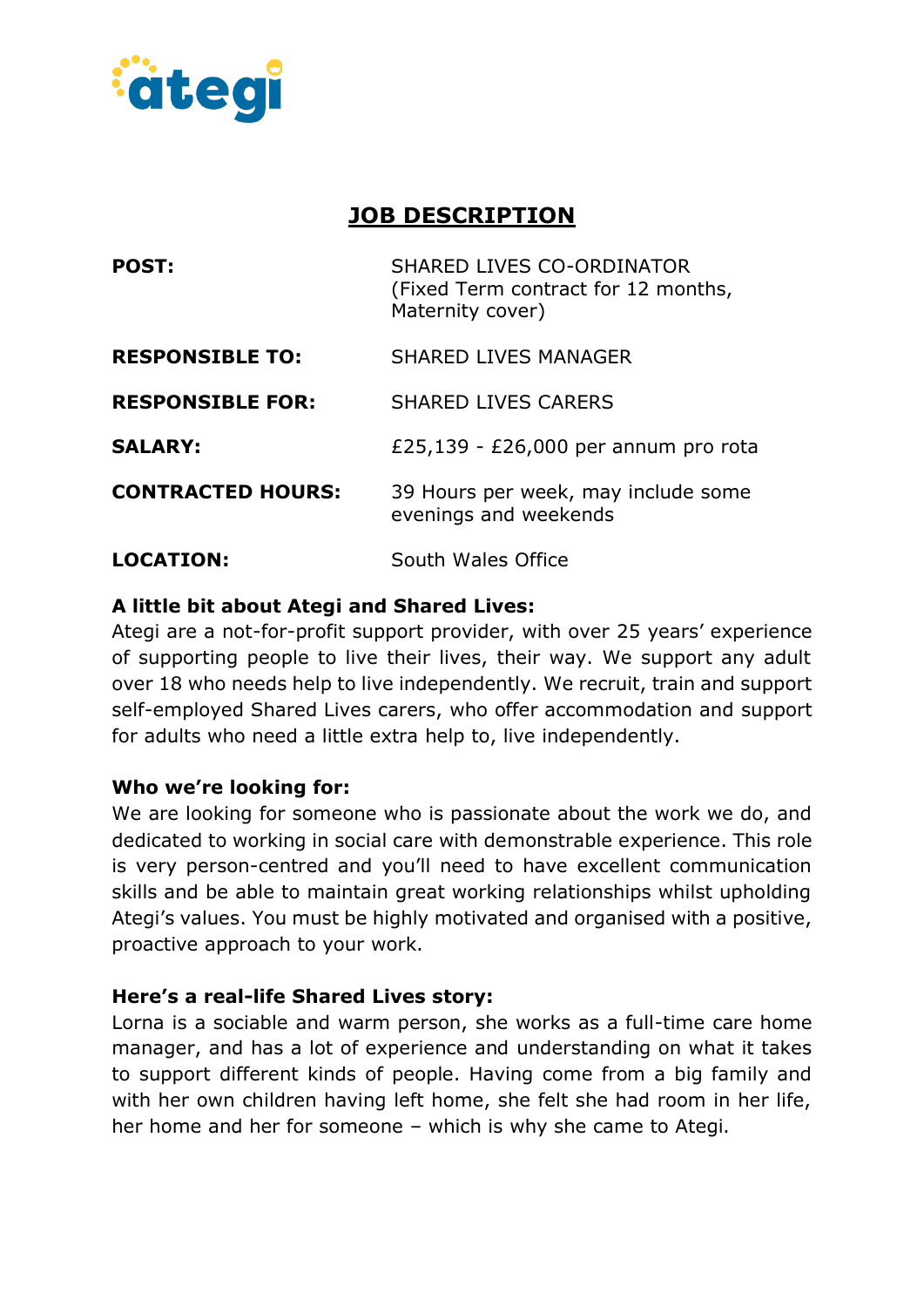

Summa is a young woman who know what she likes and knows what she does not. She is passionate about Manga and can talk for hours on the subject, try and get her to talk about anything else and you'll have a struggle. Summa has autism and had been living in foster care for a number of years. Summa finds many everyday tasks practical tasks difficult, like laundry and cooking for herself, and struggles with socialising with people. She'd rather stay in her room thanks. Summa was leaving foster care, but still wanted to be able to live in a home environment, which is why she was, referred to Ategi.

Summa has been living with Lorna for over two years now, and with Lorna's support Summa has achieved some amazing things. Summa can now confidently cook from scratch and has learned how to contribute to household cleaning and even comes down to chat with Lorna and Miriam. When Summa began her time at Lorna's her work was all done in pencil drawing, with encouragement and guidance from Lorna, she now produces her work digitally, regularly posting her work online and even enters competitions. Summa's confidence and practical ability as a Manga artist has soared since living with Lorna, and now Summa is on the cusp of a major milestone as she prepares to go to University in September to study animation.

#### **To meet Summa and Lorna, check out this short film [here.](https://www.youtube.com/watch?v=hqrtpucKpZ0)**

#### **About being a Shared Lives coordinator:**

As a Shared Lives coordinator, you will manage a caseload of Shared Lives carers, providing them with ongoing support in their role through regular telephone/ Zooms calls or home visits. As well as supporting current carers, you'll also play a crucial role in the recruitment and selection of new Shared Lives carers. You'll be interviewing and assessing potential carers and then matching them to appropriate service users.

At Ategi, we're proud to be able to offer our carers all the training they'll need to become confident Shared Lives carers as they start their career with us, whilst also providing regular ongoing training as well. You'll be contributing to the development and delivery of induction and training packages, whilst ensuring training is delivered flexibly, according to the different needs and circumstances of Shared Lives carers.

#### **Job Purpose:**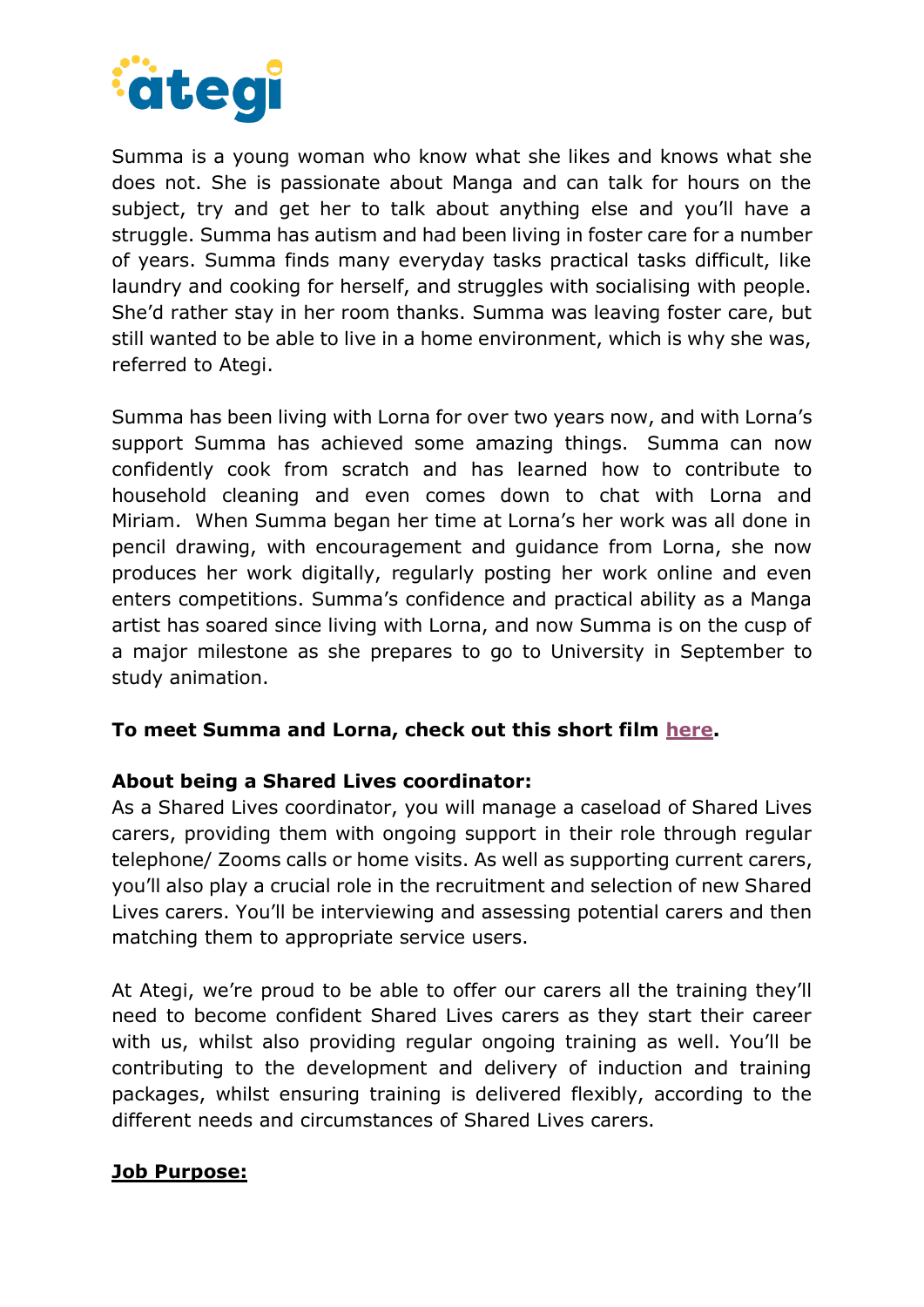

- Support advertising and recruitment of Shared Lives carers, including visiting and interviewing and carrying out the relevant on-boarding checks; and matching service users to Shared Lives carers.
- Contribute to the development and delivery of induction and training packages, and ensuring training is delivered flexibly, according to the different needs and circumstances of Shared Lives carers.
- Identify external training opportunities suitable for our different Shared Lives carers.
- Participate in carer recruitment for your team including interviewing and involving service users in the interview process.
- Produce clear, detailed reports for reviews; complete Shared Lives agreements, and monitor and report on expenditures, together with various administrative tasks.
- Monitor arrangements and liaise with other health & social care professionals.

### 1. Recruitment and selection

- Promote the scheme effectively.
- Develop and contribute to advertising and recruitment campaigns.
- Visiting and interviewing all applicants.
- Completion of initial confidential consent forms to gather personal references; GP references; DBS reports including verbal clarification for all references in line with our procedures.
- Participate in assistant coordinator and administrative staff recruitment including interviewing and involving service users in the interview process.

# 2. Administration & Finance

- Completion of formal Shared Lives agreements and licence agreements for each arrangement.
- Ensure all administrative and financial tasks are completed within timescales.
- Ensure expenditure of allocated budgets are within agreed limits.
- Maintain effective records and administration in line with Ategi's policies and procedures.
- Produce clear, detailed reports for reviews; assessments; letters etc.
- Monitor and agree monthly time sheets.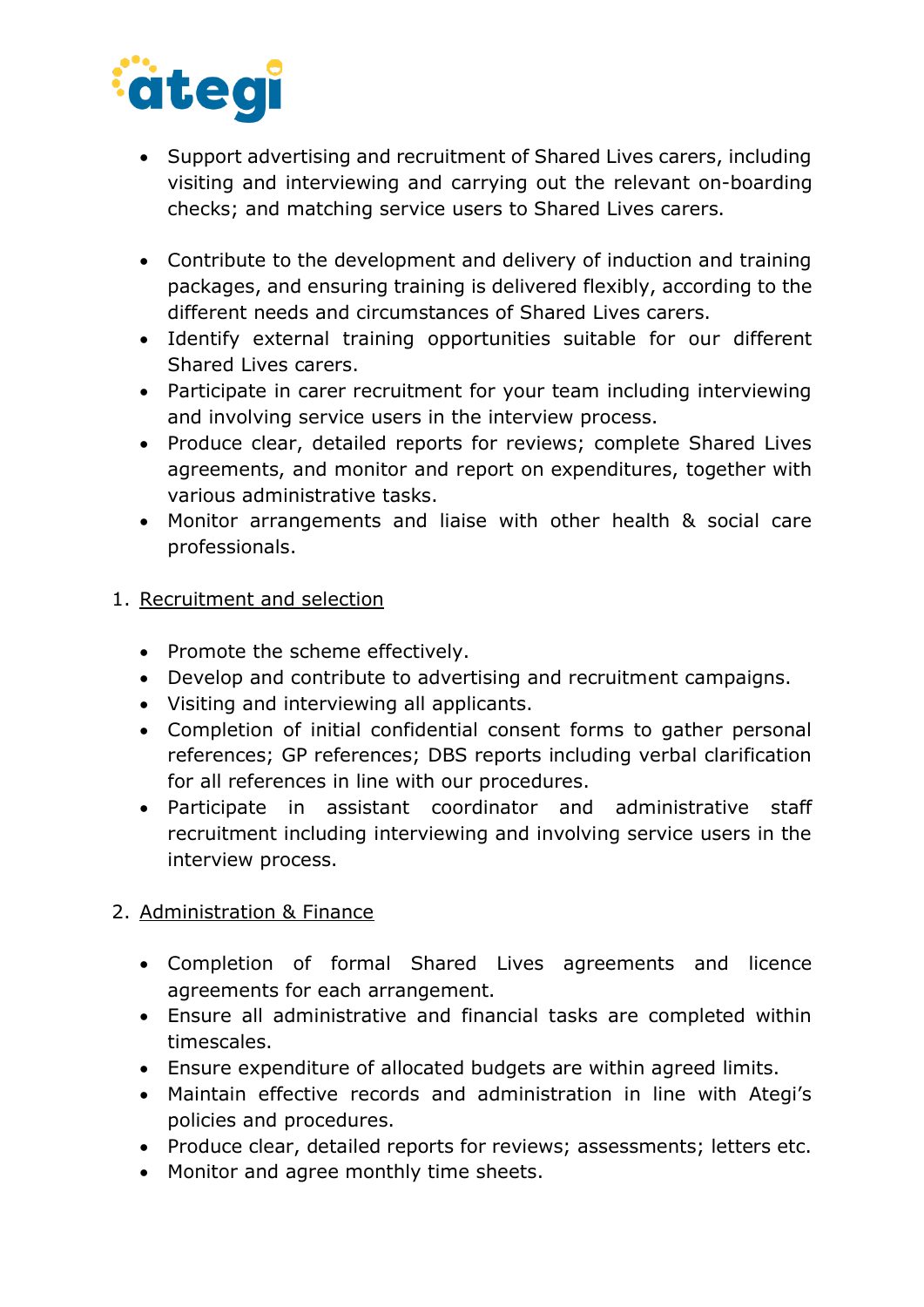

- Implement financial procedures giving training where necessary.
- Completion of housing benefit application forms.
- Provide accurate costing to commissioners for new referrals.

# 3. Management and support of staff and Shared Lives carers

- Recruit, train, approve, monitor and support all Shared Lives carers.
- Provide effective line management to staff/carers.
- Manage the performance of staff and carers.
- Support carers to identify examples of their skills and knowledge in line with the nationally agreed 25 skills & knowledge statements.
- Provide expert witness testimonies for staff and carers who are working towards an NVQ or similar qualification.
- Provide detailed reports analysing information gathered through assessment / ongoing support / annual carer review
- Identify and address training needs of staff and carers to enable them to effectively fulfil their role.
- Ensure that regular team/scheme meetings occur and are recorded.
- Liaise with the scheme manager regarding allocation of new work/business.
- Prepare clear and detailed assessment reports in line with policies and procedures and present them to the independent Approval Panel.
- Manage a caseload of Shared Lives carers as agreed with the scheme manager.
- Monitor and review arrangements and Shared Lives carers
- Provide counselling and support when difficulties arise.

### 4. Training

- Contribute to the development of induction and training packages.
- Deliver training in a flexible way recognising the different needs and circumstances of Shared Lives carers.
- Identify external training provision in accordance with individually identified training needs of Shared Lives carers.
- Evaluate training.
- 5. Quality Assurance
	- Work within Ategi's quality assurance framework.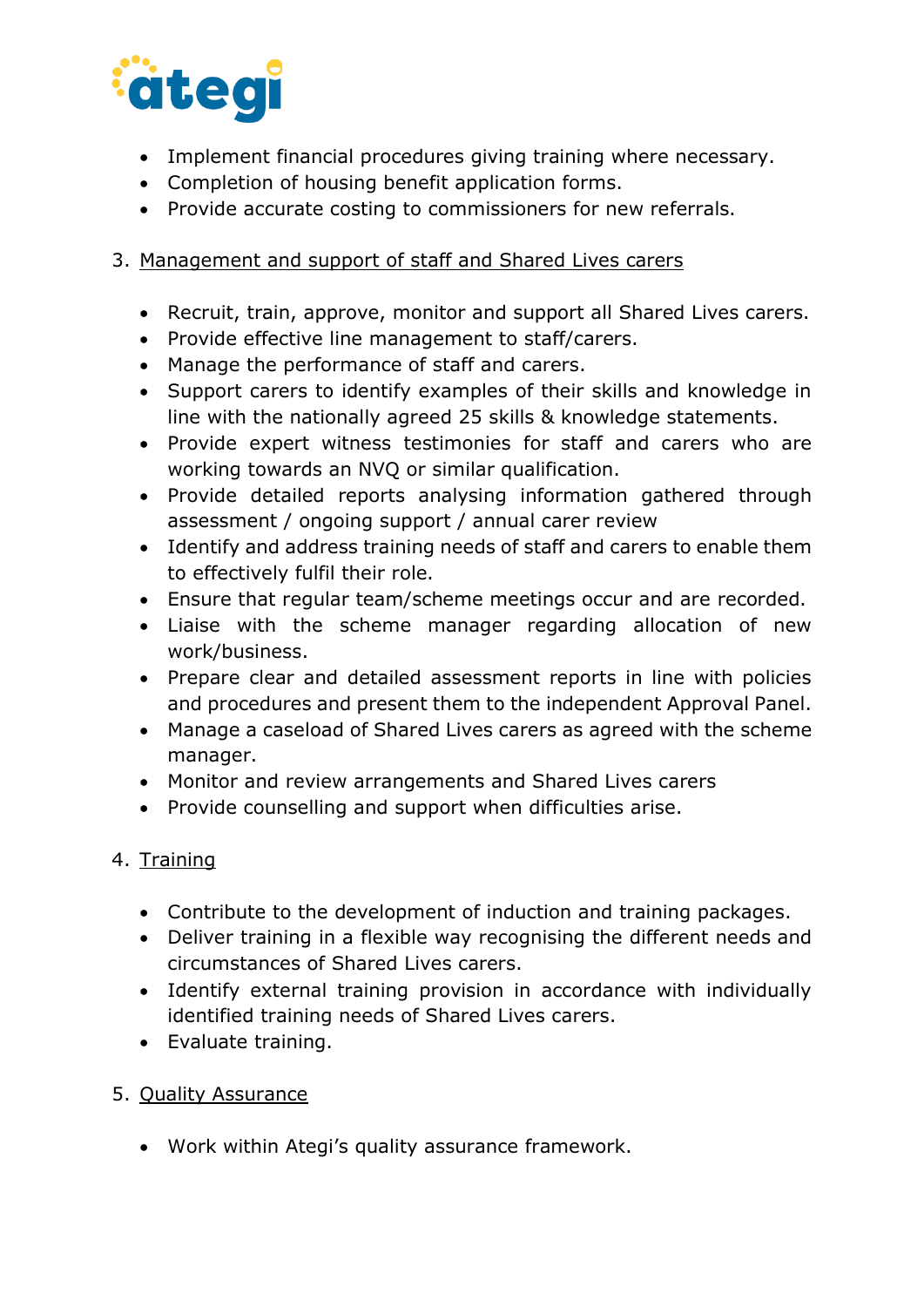

- Work with staff and Shared Lives carers as necessary to monitor service delivery standards.
- Ensure that the service is delivered in line with relevant codes of practice and other relevant legislation.
- Adhere at all time to contractual obligations laid down by the local authority.
- Work within the regulations and standards set for Shared Lives schemes.
- Contribute positively to the development of Shared Lives through attendance and membership of Shared Lives Plus.

#### 6. Personal Development

- Evaluate and develop own practice through full participation in the supervision and appraisal process, attendance at meetings and training session.
- Contribute to own personal development including identifying own training needs and undertaking additional training as required.
- Participate in, plan, deliver and review relevant inhouse training.
- Keep up to date with best practice and ensure this is reflected in the service and contribute to the implementation of change as required.
- Contribute to wider business planning and activities.
- Undertake other duties within the remit of the post as required.

### **What Ategi can offer?**

- A competitive Employee Assistance Plan (Health Shield), with a yearly allowance on dental care; optical care; chiropody; general health and wellbeing-related expenses and other services such as GP, counselling and discounts on at least 100 (!) online retailers
- Paid DBS application and renewal.
- Company pension.
- Funded COC/CIW NVO Training

# **Experience & qualifications you will need:**

- NVQ level 3 or 4 Health & Social Care or equivalent
- Have two years of experience working in the social care sector
- Have experience of team and multi-agency working
- Have experience of liaising with families, advocates and other professionals
- Be knowledgeable about community support teams